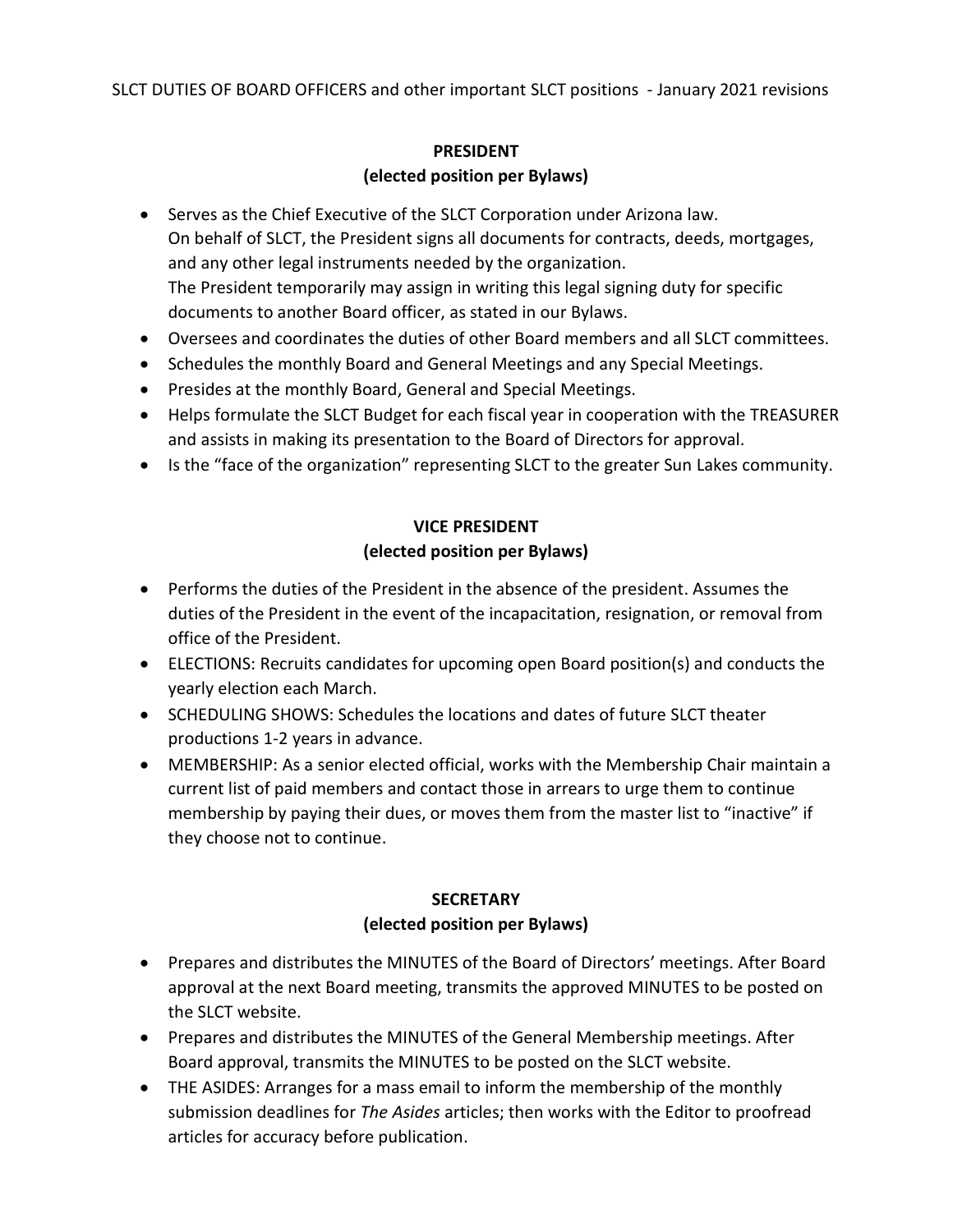## TREASURER (elected position) with help of the Assistant Treasurer (appointed position)

- Formulates the SLCT Budget for each fiscal year with assistance of the President.
- Receivables: Collect funds for membership dues, donations, fundraisers, grants, etc., and deposit said funds into our SLCT bank account.
- Payments: Upon receipt of ongoing bills or orders, such for storage facilities, insurance, etc., to pay them from the SLCT account.
- Balance the checking account each month and deliver a monthly report to the Board.
- Maintain an electronic database of all SLCT transactions.
- Deliver an annual financial report to the Board and to the General Membership.
- At the request of each Director, negotiate the license to perform the given play and to pay the Ownership company the royalties for the rights and scripts (to own or to lease).
- After each play is completed, works with the Director to prepare the final financial report for that play and presents it to the Board.
- File legal corporate forms with the IRS annually.
- Check information annually with the AZ Corporation Commission to be sure SLCT is "upto-date" and to pay any required fees.

# PROGRAMS, EDUCATION & EVENTS CHAIR (appointed Board position)

- Plans programs and activities for all SLCT meetings, socials, holiday and year-end parties.
- Schedules speakers and entertainment for all SLCT meetings and events.
- Works with the PUBLICITY CHAIR to publicize meetings and events.
- Supervises the "set-up" of the venue, including arrangement of chairs and tables, obtaining & arranging the decorations, creating centerpieces, etc. for each event.
- Assists the HOSPITALITY committee in contacting members about events.
- Plans SLCT's presence at the 3 fall OPEN HOUSES at SLCC, Cottonwood, and Oakwood.

# PUBLICITY CHAIR (appointed Board position)

- Supervises publicity for all SLCT events: plays, special events, and activities in the print media, on flyers, on 4x4s, and on electronic media to transmit information to the public.
- Maintains an up-to-date file of all area "contacts" with their positions within their organizations, phone numbers, email addresses and pertinent resource data about them and their organizations.
- Writes and designs promotional articles and materials for SLCT shows and events.
- Coordinates with the SLCT Ticket Master with all matters related to promoting ticket sales, both printed tickets and when sold on our website.
- Takes a lead role in disseminating posters, 4x4s, and any other printed materials.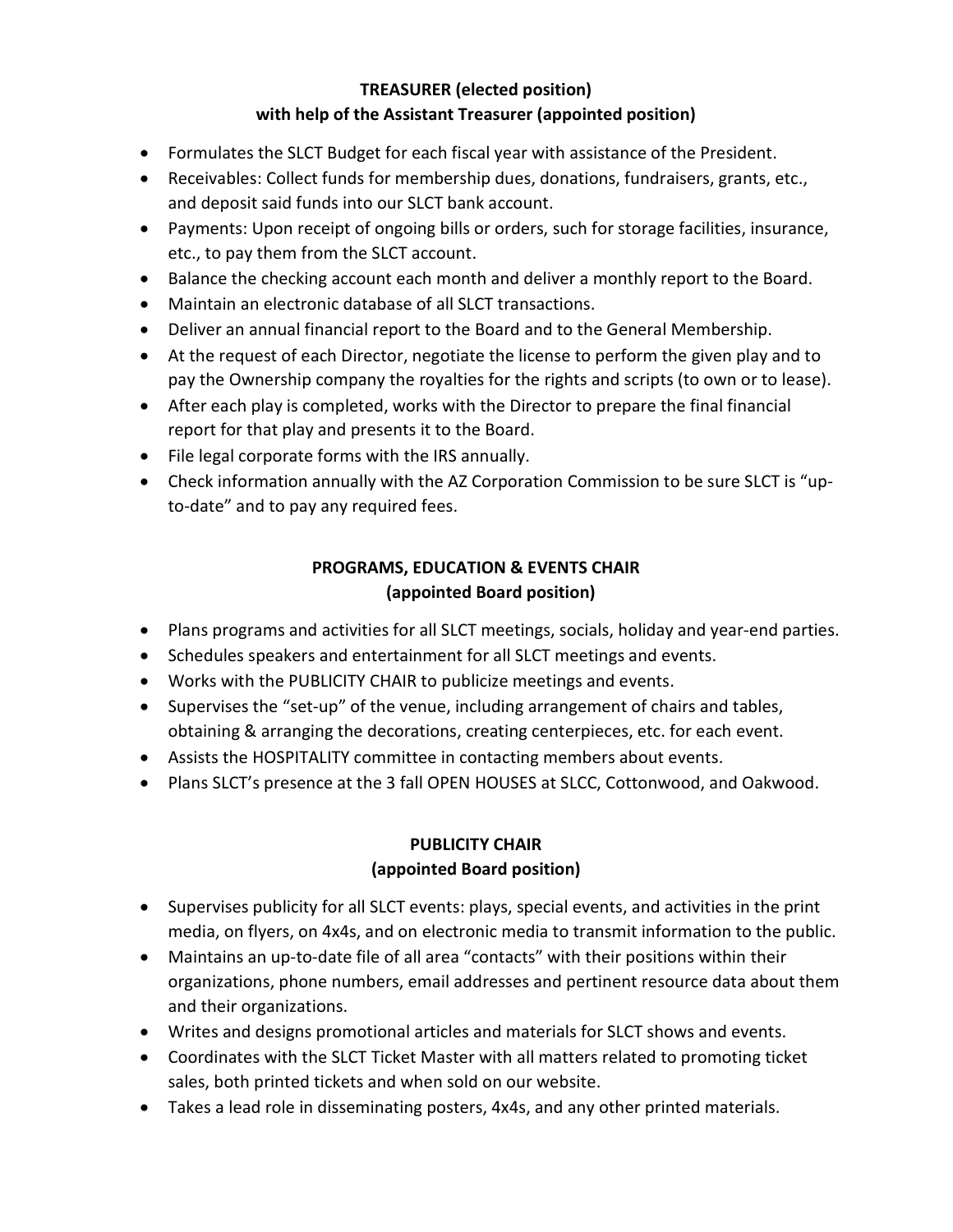- Coordinates the placement of road signs one month before a production and retrieval the day after the end of the show.
- Helps promote SLCT activities performed outside Sun Lakes, such as The Children's Theatre ("Horton") in the Chandler Public Schools, etc.

## TECH TEAM LIAISON (appointed Board position)

- Serves as the technical resource person to the various Directors as they produce shows.
- Supervises as the Board liaison to all the technical crew members of SLCT. Assists in the production aspects of shows to provide technical assistance for sets, lights, and sound.
- Serves as Board liaison to the other backstage personnel, such as stage manager, props, makeup, costumes, etc. in order to facilitate a smooth production.
- Resource person for possible new technical equipment and/or supplies and prepares proposals regarding bids and prospective purchases. After approval by the Board of Directors, is then authorized to follow through with these purchases, and to arrange the payment for the equipment and/or supplies and their delivery to SLCT.

# MEMBERSHIP CHAIR (appointed Board position)

 Takes an active role in recruiting new SLCT members by outreach through emails, attending community meetings, recruiting at SLCT events, etc.

# FUND-RAISING COMMITTEE CHAIR (appointed Board position)

- Develop the goals, plans and directions for fundraising with help of a committee.
- Develop a schedule of objectives and tentative dates for future fund-raising.
- Assemble a list of prospective donors and sponsors to be contacted and then follow the plan to contact them.
- GRANTS: Works with the TREASURER to apply for GRANTS, both Arizona (ACA) and corporate grants and other prospective opportunities.
- Report results to the Board of Directors on a quarterly basis.

## WEBMASTER

- Membership: Maintains a current list of paid SLCT members and works with the Vice President to contact those in arrears to urge them to pay their dues and maintain their SLCT membership, or if not, to move them to an "inactive" status.
- Sends updated membership lists to members when changes are made in memberships.
- Updates the www.slctinfo.com webpage with information about upcoming shows.